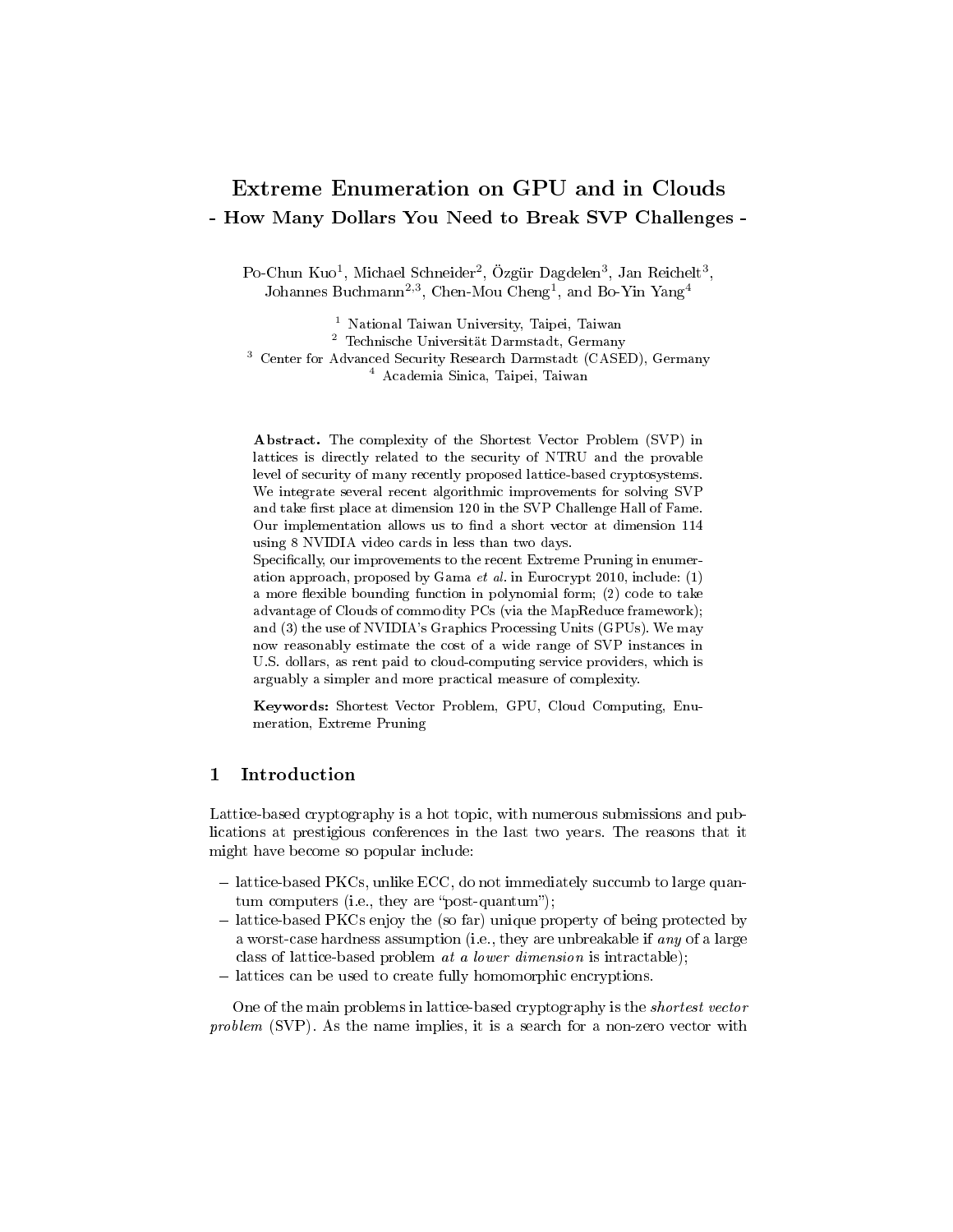the smallest Euclidean norm in a lattice. The SVP is NP-hard under randomized reductions. The *approximate shortest vector problem* (ASVP) is the search for a short non-zero vector whose length is at most some given multiple of the minimum. It is easy in some cases, as shown by the LLL algorithm [LLL82]. Although LLL has polynomial running time, the approximation factor of LLL is exponential in the lattice dimension. The complexity of SVP (and ASVP) has been studied for decades, but practical implementations that take advantage of special hardware are not investigated seriously until recently [HSB+10,DS10,DHPS10].

In contrast, enumeration is another way to solve SVP and ASVP, which can be viewed as a depth-first search in a tree structure, going over all vectors in a specified search region deterministically. Typically, a basis transformation such as BKZ [SE94] is performed first to improve the basis to one likely to yield a short vector via enumeration.

At Eurocrypt 2010, Gama et al. proposed the Extreme Pruning approach to solving SVP and ASVP [GNR10] and showed that it is possible to speed up the enumeration exponentially by randomizing the algorithm. The idea is that, instead of spending a lot of time searching one tree, one generates many trees and only spends a small amount of time on each of them by aggressively pruning the subtrees unlikely to yield short vectors using a bounding function. That is, one focuses on the parts of the trees that are more "fruitful" in terms of the likelihood of producing short vectors per unit time spent.

In other words, one should try to maximize the success probability of finding a short vector per unit of computing time spent by choosing an appropriate bounding function in pruning. Therefore, which bounding function works better depends on the particular implementation.

In this paper, we make a practical contribution on several fronts.

- 1. We integrate the Extreme Pruning idea of Gama et al. [GNR10] into the GPU implementation of [HSB<sup>+</sup>10].
- 2. We extend the implementation by using multiple GPUs and run it on Amazon's EC2 in order to harness the immense computational power of such cloud services.
- 3. We extrapolate our average-case run times to estimate the run time of our implementation for solving ASVP instances of the SVP Challenge in higher dimensions.
- 4. Consequently, we set new records for the SVP challenge in dimensions 114, 116, and 120. The previous record was for dimension 112.

As a result, the average "cost" of solving ASVP (and breaking lattice-based cryptosystems) with our implementation can henceforth be measured directly in U.S. dollars, taking Lenstra's *dollarday* metric [Len05] to a next level<sup>1</sup>. That is, the cost will be shown literally as an amount on your invoice, e.g., the effort in our solving a 120-dimensional instance of the SVP Challenge translates to a 2300

 $1$  Before the final version went to press, it is brought to our attention that, unbeknownst to us, Kleinjung, Lenstra, Page, and Smart had also started to adopt a similar metric in an ePrint report [KLPS11] dated May 2011.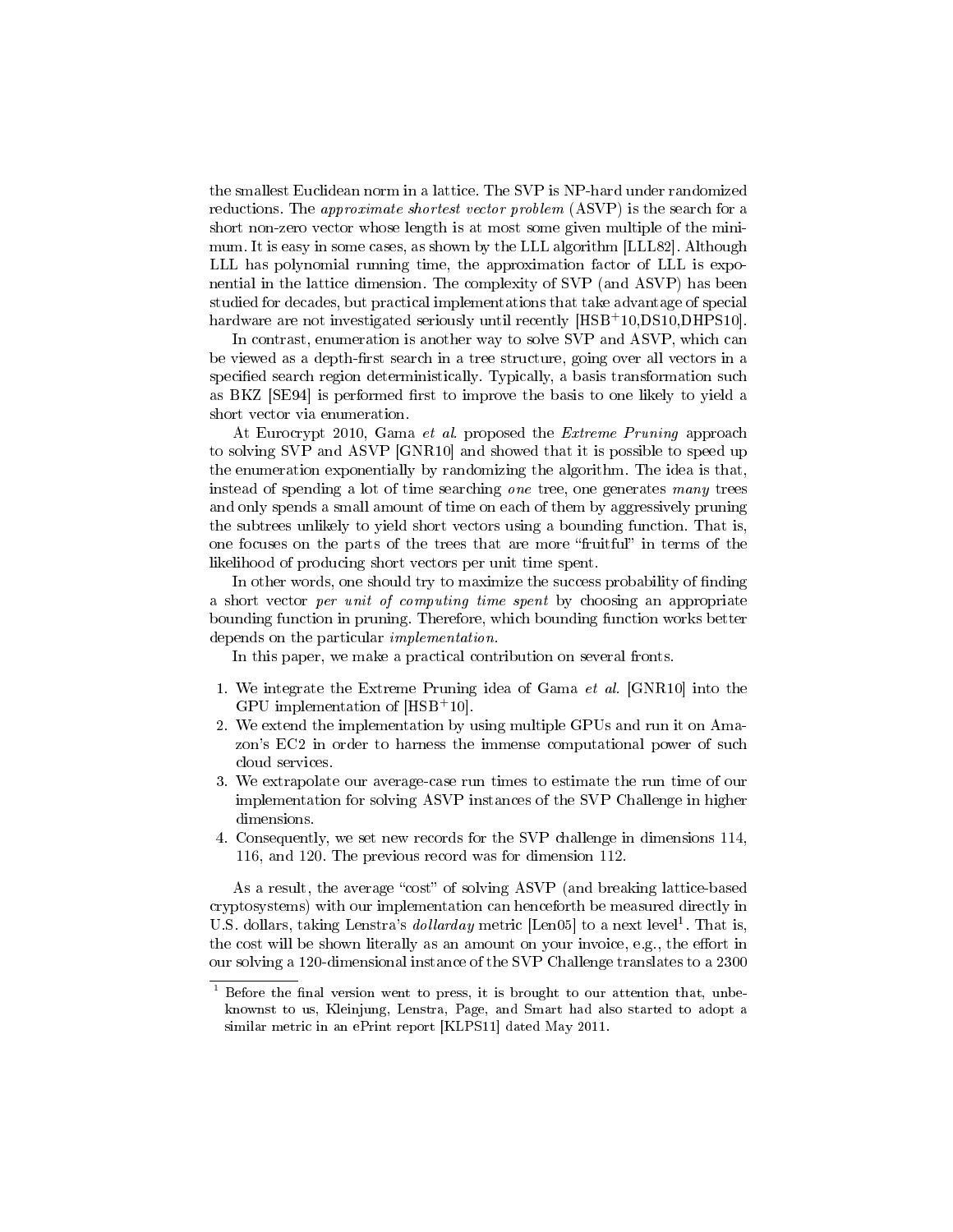USD bill from Amazon. Moreover, this new metric is more practical in that the parallelizability of the algorithm or the parallelization of the implementation is explicitly taken into account, as opposed to being assumed or unspecified in the dollarday metric. Needless to say, such a cost should be understood as an upper bound obtained based on our implementation, which can certainly be improved, e.g., by using a better bounding function or better programming.

### 2 Preliminaries

#### 2.1 Lattices, Algorithms, and SVP

Let  $m, n \in \mathbb{Z}$  with  $n \leq m$ , and let  $\mathbf{b}_i \in \mathbb{Z}^m$  for  $1 \leq i \leq n$  be a set of linearly independent vectors. The set of all integer linear combinations of the vectors  $\mathbf{b}_i$  is called a lattice  $\Lambda: \Lambda = \{\sum_{i=1}^n x_i \mathbf{b}_i \mid x_i \in \mathbb{Z}\}\.$  The matrix  $\mathbf{B} \in \mathbb{Z}^{m \times n}$  consisting of the column vectors  $\mathbf{b}_i$  is called a basis of  $\varLambda$ , we write  $\varLambda = \varLambda(\mathbf{B})$ .  $\varLambda$  is an additive group in  $\mathbb{Z}^m$ . If  $n=m$  the lattice is called full-dimensional. The basis of a lattice is not unique. The product of a basis with an unimodular matrix **M** ( $|\det(\mathbf{M})| = 1$ ) does not change the lattice. The value  $\lambda_1(A(\mathbf{B}))$  denotes the norm of a shortest non-zero vector in the lattice. It is called the first minimum. The determinant of a lattice is the value  $\det(A(\mathbf{B})) = \sqrt{\det(\mathbf{B}^t \mathbf{B})}$ . If  $\Lambda(\mathbf{B})$  is full-dimensional, then the lattice determinant is equal to the absolute value of the determinant of the basis matrix  $(\det(A(\mathbf{B})) = |\det(\mathbf{B})|)$ . In the remainder of this paper, we will only be concerned with full-dimensional lattices. The determinant of a lattice is independent of the basis; if the basis changes, the determinant remains the same.

The shortest vector problem in lattices is stated as follows. Given a lattice basis **B**, output a vector  $\mathbf{v} \in A(\mathbf{B}) \setminus \{0\}$  subject to  $\|\mathbf{v}\| = \lambda_1(A(\mathbf{B}))$ . The problem that we address in the remainder of this paper is the following: given a lattice basis **B** and a norm bound A, find a non-zero vector  $\mathbf{v} \in A(\mathbf{B})$  subject to  $\|\mathbf{v}\| \leq A$ .

The Gaussian heuristic assumes that the number of lattice points inside a set S is approximately  $vol(S)/det(A)$ . Using this heuristic and the volume of a unit sphere in dimension  $n$ , we can compute an approximation of the first minimum of the lattice  $\Lambda: FM(\Lambda) = \frac{\Gamma(n/2+1)^{1/n}}{\sqrt{\pi}} \cdot \det(\Lambda)^{1/n}$ . Here  $\Gamma(x)$  is the gammafunction. This estimate is used, among others, to predict the length of shortest vectors in the SVP challenge [GS10]. In our experiments as well as in the SVP challenge the heuristic shows to be a good estimate of a shortest vector length for the lattices used. Throughout the rest of this paper, our goal will always be to find a vector below  $1.05 \cdot FM(\Lambda)$ , the same as in the SVP challenge.

The Gram-Schmidt orthogonalization (GSO) of a matrix  $\mathbf{B} \in \mathbb{Z}^{n \times n}$  is  $\mathbf{B}^* =$  $[\mathbf{b}_1^*, \ldots, \mathbf{b}_n^*] \in \mathbb{R}^{n \times n}$ . It is computed via  $\mathbf{b}_i^* = \mathbf{b}_i - \sum_{j=1}^{i-1} \mu_{i,j} \mathbf{b}_j^*$  for  $i = 1, \ldots, n$ , where  $\mu_{i,j} = \mathbf{b}_i^T \mathbf{b}_j^* / ||\mathbf{b}_j^*||$ <sup>2</sup> for all  $1 \leq j \leq i \leq n$ . We have  $\mathbf{B} = \mathbf{B}^* \mu^T$ , where  $\mathbf{B}^{*}$  is orthogonal and  $\mu^{T}$  is an upper triangular matrix. Note that  $\mathbf{B}^{*}$ is not necessarily a lattice basis. The values  $\mu$  are called the Gram-Schmidt coefficients.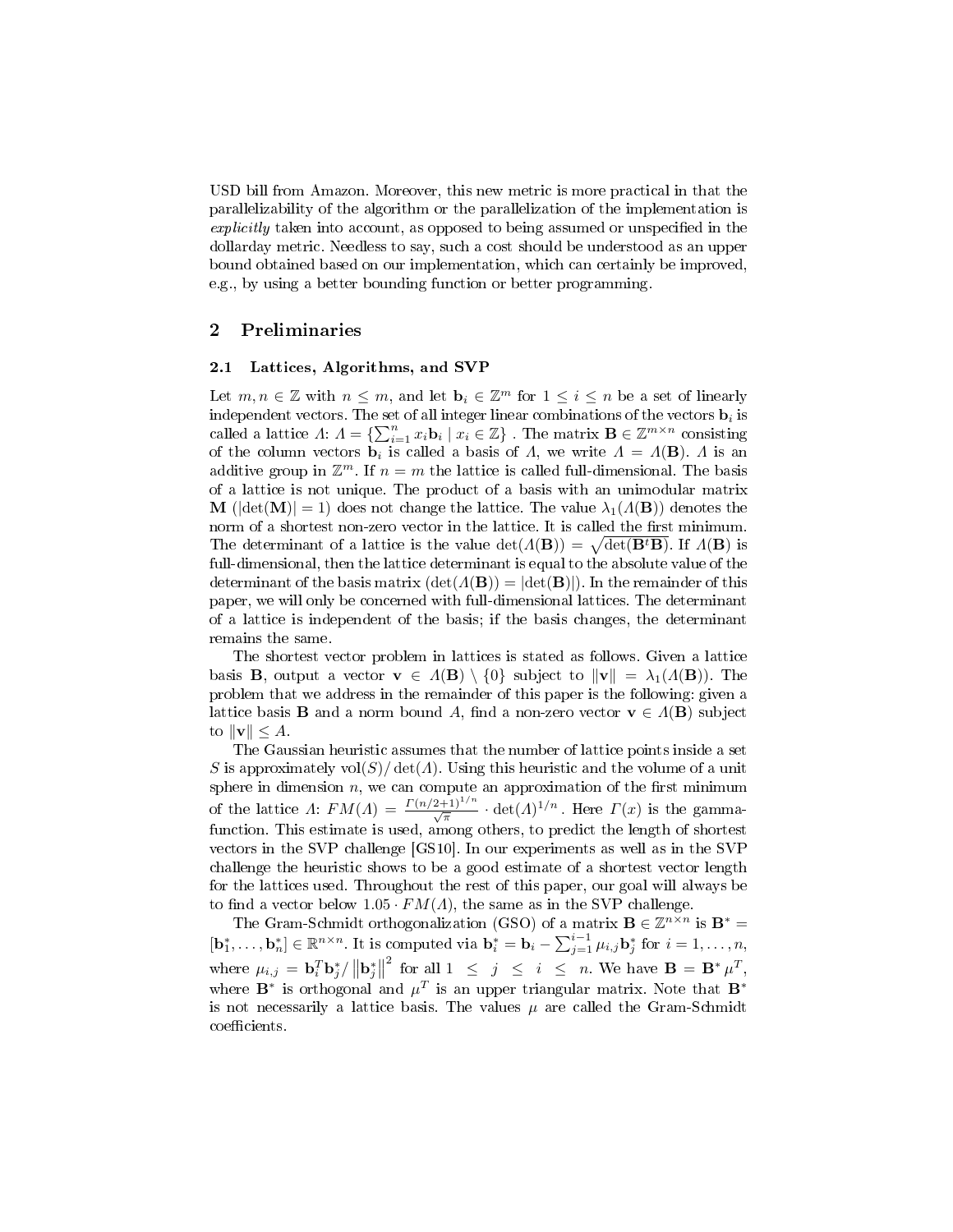The LLL [LLL82] and the BKZ [SE94] algorithms can be used for prereduction of lattices, before running an SVP algorithm. Pre-reduction speeds up the enumeration, since the size of the enumeration tree is depending on the quality of the input basis. BKZ is controlled by a blocksize parameter  $\beta$ , and LLL is the special case of BKZ with parameter  $\beta = 2$ . Higher blocksize guarantees a better reduction quality, in the sense that vectors in the basis are shorter and the angles between basis vectors are closer to orthogonal. The gain in reduction quality comes at the cost of increasing runtime. The runtime of BKZ increases exponentially with the blocksize  $\beta$ . In the lattice dimension, the runtime of BKZ behaves polynomial in practice, whereas no proof of this runtime is known. The overall runtime of our SVP solver will include the BKZ pre-reduction run times as well as enumeration run times. It is an important issue to find suitable blocksize parameters for pre-reduction.

Algorithms for SVP. There are mainly three different approaches how to solve the shortest vector problem. First, there are probabilistic sieving algorithms [AKS01,NV08,MV10b]. They output a solution to SVP with high probability only, but allow for single exponential runtime. The most promising sieving candidate in practice at this time is the GaussSieve algorithm [MV10b]. Further, there exists an algorithm based on Voronoi cell computation [MV10a]. This is the first deterministic SVP algorithm running in single exponential time, but experimental results lack so far. Third, there is the group of enumeration algorithms that perform an exhaustive search over all lattice points in a suitable search region. Based on the algorithms by Kannan [Kan83] and Fincke/Pohst [FP83], Schnorr and Euchner presented the ENUM algorithm [SE94]. It was analyzed in more details in [PS08]. The latest improvement called extreme pruning providing for huge exponential speedups, was shown by Gama, Nguyen, and Regev [GNR10]. In the remainder of this paper, we will only be concerned with extreme pruned enumeration, since this variant of enumeration is the strongest SVP solver at this time.

Ideas for parallel enumeration for shortest vectors were presented in [HSB<sup>+</sup>10] for GPUs, in [DS10] for multicore CPUs, and in [DHPS10] for FPGAs. Concerning extreme pruning, there is no parallel version known to us to date, even no serial implementation is publicly available.

The lattices that we use for our tests throughout this paper are those of the SVP challenge [GS10]. They follow the ideas of the lattices from [GM03], and are used for testing SVP and lattice reduction algorithms, e.g., in  $[GN08, HSB<sup>+</sup>10]$ .

### 2.2 Enumeration and Extreme Pruning

Here we will present the basic idea of enumeration for shortest vectors.  $n$  denotes the dimension of the full-dimensional lattices. To find a shortest non-zero vector of a lattice  $\Lambda(\mathbf{B})$  with  $\mathbf{B} = [\mathbf{b}_1, \ldots, \mathbf{b}_n]$ , ENUM takes as input the Gram-Schmidt coefficients  $(\mu_{i,j})_{1\leq j\leq i\leq n}$ , the quadratic norm of the Gram-Schmidt orthogonalization  $\|\mathbf{b}_1^*\|^2$ ,...,  $\|\mathbf{b}_n^*\|^2$  of  $\mathbf{B}$ , and an initial search bound A.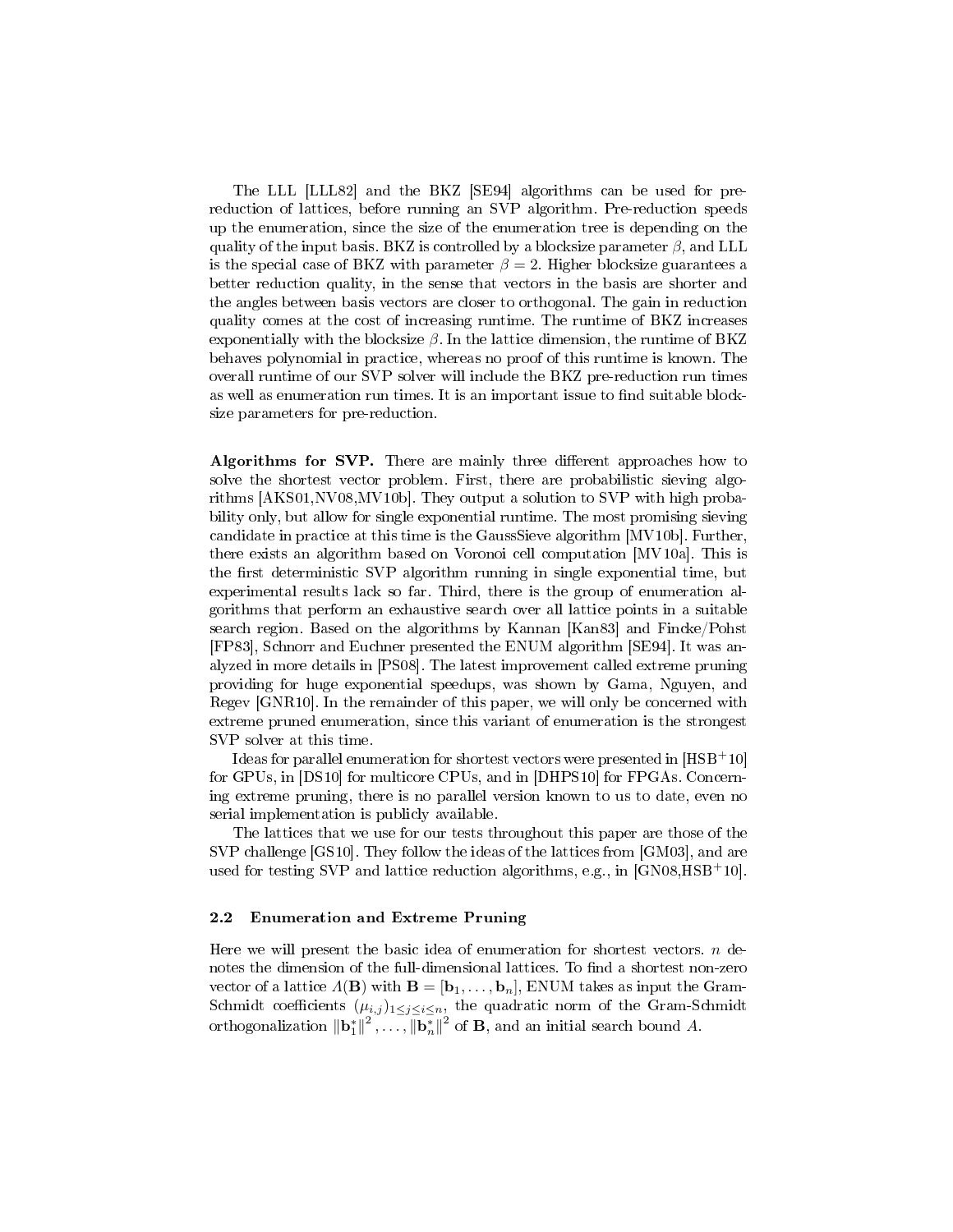The search space is the set of all coefficient vectors  $\mathbf{u} \in \mathbb{Z}^n$  that satisfy  $\|\sum_{t=1}^n u_t \mathbf{b}_t\| \leq A$ . Starting with an LLL-reduced basis, it is common to set  $A =$  $\|\mathbf{b}_1^*\|^2$  in the beginning. If the norm of the shortest vector is known beforehand, it is possible to start with a lower A, which limits the search space and reduces the runtime of the algorithm. In the equation

$$
\left\| \sum_{t=1}^n u_t \mathbf{b}_t \right\| = \min_{x \in \mathbb{Z}^n} \left\| \sum_{t=1}^n x_t \mathbf{b}_t \right\|
$$

we replace all  $\mathbf{b}_t$  by their orthogonalization, i.e.,  $\mathbf{b}_t = \mathbf{b}_t^* + \sum_{j=1}^{t-1} \mu_{t,j} \mathbf{b}_j^*$  and get

$$
\left\|\sum_{t=1}^n u_t \mathbf{b}_t\right\|^2 = \left\|\sum_{t=1}^n \left(u_t(\mathbf{b}_t^* + \sum_{j=1}^{t-1} \mu_{t,j} \mathbf{b}_j^*)\right)\right\|^2 = \sum_{t=1}^n (u_t + \sum_{i=t+1}^n \mu_{i,t} u_i)^2 \left\|\mathbf{b}_t^*\right\|^2.
$$

For index  $k$ , enumeration is supposed to check all coefficient vectors **u** with

$$
\sum_{t=n+1-k}^{n} (u_t + \sum_{i=t+1}^{n} \mu_{i,t} u_i)^2 \cdot \|\mathbf{b}_t^*\|^2 < A \quad , \quad 1 \le k \le n . \tag{1}
$$

For index t, the summand is independent of values with lower index  $\lt t$ . This means that changing the coefficient u for lower indices  $\lt t$  does not affect the upper part of the sum with index  $\geq t$ . Therefore, the indices are arranged in a tree structure, where the root node contains values for coefficient  $u_n$ , intermediate nodes contain partly filled coefficient vectors  $(x, u_t, \ldots, u_n)$ , and leaf nodes contain full linear combinations  $(u_1 \ldots u_n)$ . Here the symbol  $\times$  denotes that the first values of the coefficient vector are not set. Since the  $||b_i^*||$  are orthogonal, the sum can only increase when we step a layer down in the tree, the sum will never decrease. Therefore, when an inner node of the tree has extended the search norm  $A$ , we can cut off the whole subtree rooted at this node and skip enumerating the subtree.

Schnorr and Hörner already presented an idea to prune some of the subtrees that are unlikely to contain a shorter vector [SH95]. Their pruned enumeration runs deterministically with a certain probability to miss a shortest vector. The [SH95] pruning idea was analyzed and improved in [GNR10]<sup>2</sup>. Instead of using the same norm bound A on every layer of the enumeration tree (Equation  $(1)$ ), Gama et al. introduce a bounding vector  $(R_1, \ldots, R_n) \in [0,1]^n$ , with  $R_1 \leq \ldots \leq$  $R_n$ . A on the right side of the testing condition (1) is replaced by  $R_k \cdot A$ . It can be shown that, assuming various heuristics [GNR10], the lattice vectors cut o by this approach only contain a shortest vector with low probability.

With this pruning technique, an exponential speedup compared to deterministic enumeration can be gained. In the original paper, various bounding function vectors were presented in theory. For the experiments, the authors use a numerically optimized function.

 $2$  The authors of [GNR10] also showed some flaws in the analysis of [SH95].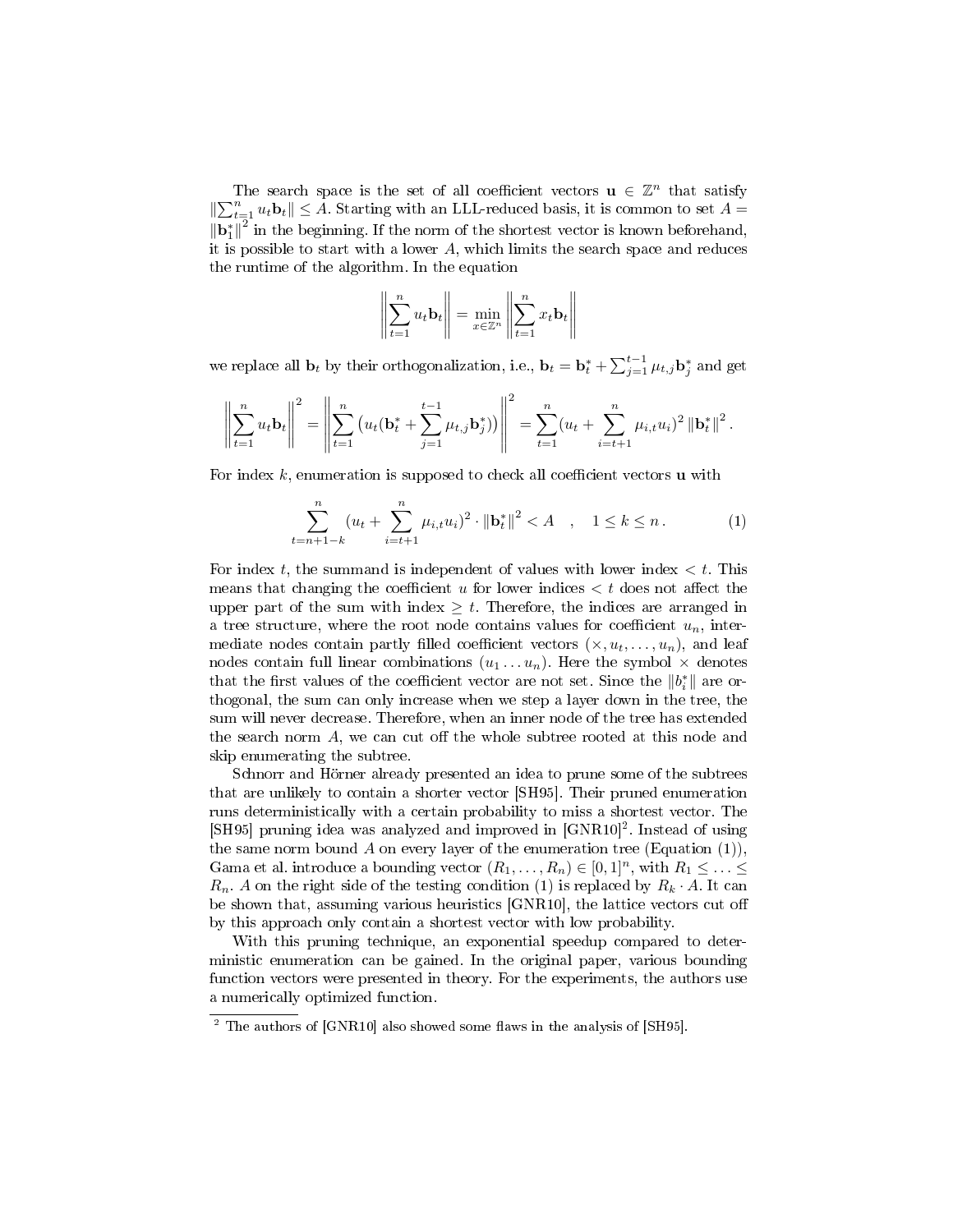#### 2.3 Cloud Computing, Amazon EC2, and GPU

Cloud computing is an emerging computing paradigm that allows data centers to provide large-scale computational and data-processing power to the users on a "pay-as-you-go" basis. Amazon Web Services (AWS) is one of the earliest and major cloud-computing providers, who provides, as the name suggests, web services platforms in the cloud. The Elastic Compute Cloud (EC2) provides compute capacity in the cloud as a foundation for the other products that AWS provides. With EC2, the users can rent large-scale computational power on demand in the form of "instances" of virtual machines of various sizes, which is charged on an hourly basis. The users can also use popular parallel computing paradigms such as the MapReduce framework [DG04], which is readily available as the AWS product "Elastic MapReduce." Furthermore, such a centralized approach also frees the users from the burden of provisioning, acquiring, deploying, and maintaining their own physical compute facilities.

Naturally, such a paradigm is economically very attractive for most users, who only need large-scale compute capacity occasionally. For large-scale computations, it may be advisable to buy machines instead of renting them because Amazon presumably expects to make a profit on renting out equipment, so our extrapolation might over-estimate the cost for long-term computations. However, we believe that these cloud-computing service providers will become more efficient in the years to come if cloud computing indeed becomes the mainstream paradigm of computing. Moreover, trade rumors has it that Amazon's profit margins are around  $0\%$  (break-even) as of mid-2011, and nowhere close to 100%, so we can say confidently that Amazon rent cannot be more than  $2\times$ what a large-scale user would have spent if he bought and maintained his own computers and networking. Thus, Amazon prices can still be considered a realistic measure of computing cost and a good yardstick for determining the strength of cryptographic keys.

In estimating complexity such that of solving  $(A)$ SVP or problems of the same or similar nature, Amazon EC2 can be used to provide a common measure of cost as a metric in comparing alternative or competing cryptanalysis algorithms and their implementations. Moreover, when using the Amazon EC2 metric, the parallelizability of the algorithm or the parallelization of the implementation is  $explicitly$  taken into account, as opposed to being assumed or unspecified. In addition to its simplicity, we argue that the EC2 metric is more practical than the dollardays metric of [Len05], and a recent report by Kleinjung, Lenstra, Page, and Smart [KLPS11] also agrees with us in taking a similar approach and measure with Amazon's EC2 cloud.

Graphics processing units (GPUs) represent another class of many-core architectures that are cost-effective for achieving high arithmetic throughput. The success of GPU has mainly been driven by the economy of scale in the video game industry. Currently, the most widely used GPU development toolchain is NVIDIA's CUDA (Compute Unified Device Architecture) [KH10]. At the core of CUDA are three key abstractions, namely, a hierarchy of thread groups, shared memories, and barrier synchronization, that are exposed to the programmers as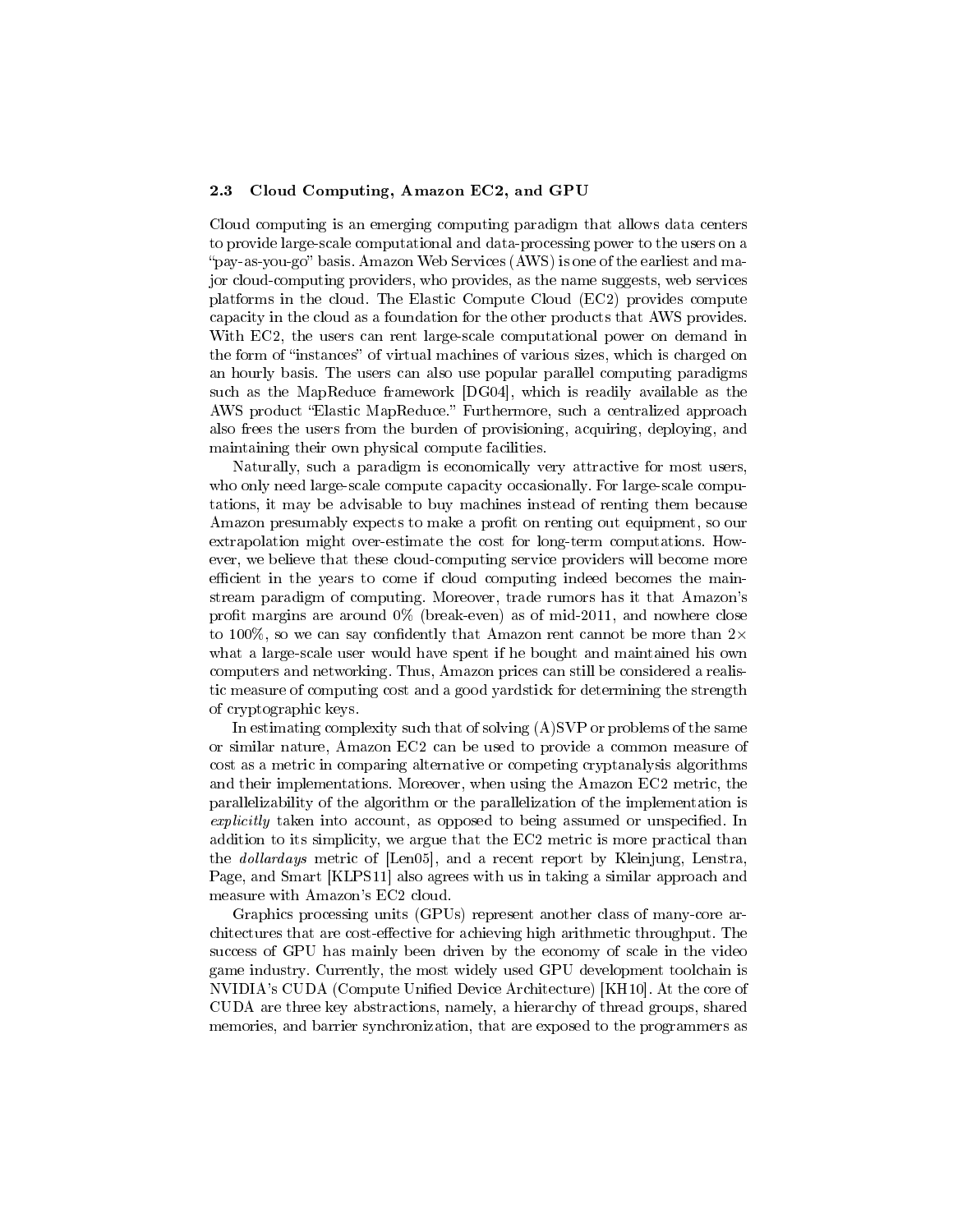a set of extensions to the C programming language. At the system level, the GPU is used as a coprocessor to the host processor for massively data-parallel computations, each of which is executed by a grid of GPU threads that must run the same program (the kernel). This is the SPMD (single program, multiple data) programming model, similar to SIMD but with more flexibility such as in changing of data size on a per-kernel-launch basis, as well as deviation from SIMD to MIMD at a performance penalty.

AWS offers several different compute instances for their customers to choose based on their computational needs. The one that interests us the most is the largest instance called "Cluster Compute Quadruple Extra Large" (cc1.4xlarge) which is designed for high-performance computing. Each such instance consists of 23 GB memory provide 33.5 "EC2 Compute Units" where each unit roughly "provides the equivalent CPU capacity of a  $1.0-1.2$  GHz 2007 Opteron or 2007 Xeon processor," according to Amazon.

Starting from late 2009, AWS also adds to its inventory a set of instances equipped with GPUs, which is called "Cluster GPU Quadruple Extra Large" (cg1.4xlarge), which is basically a cc1.4xlarge plus two NVIDIA Tesla "Fermi" M2050 GPUs. As of the time of writing, the prices for renting the above compute resources are shown in Table 1. The computation time is always rounded up to the next full hour for pricing purposes.

Table 1. Pricing information from http://aws.amazon.com/ec2/pricing/

|             |                 | Elastic Compute Cloud 1 Year Reserved Pricing Elastic MapReduce      |  |
|-------------|-----------------|----------------------------------------------------------------------|--|
| cc1.4xlarge | $1.60$ USD/hour | $\vert 4290 \text{ USD} + 0.56 \text{ USD/hour} \vert$ 0.33 USD/hour |  |
| cg1.4xlarge | $2.10$ USD/hour | $ 5630 \text{ USD} + 0.74 \text{ USD/hour} $ 0.42 USD/hour           |  |

For computations lasting less than 172 days it is cheaper to use on-demand pricing. For longer runs, there is an option to "reserve" an instance for 1 year (or even 3), which means that the user pays an up-front cost (see table above) to cut the on-demand cost of these instances.

### 3 Implementation

For each randomized basis, we use LLL-XD followed by BKZ-FP of the NTL Library [Sho] with  $\delta = 0.99$ , different blocksizes  $\beta$ , and pruning parameter  $p =$ 15. As already mentioned above, the problem we address is finding a vector below a search bound  $1.05 \cdot FM$  that heuristically guesses the length of a shortest vector of the input lattice. Adapting our implementations to other goal values is straight forward. It will only change the success probability and the runtime, therefore, we have to fix the bound for this work.

#### 3.1 Bounding Function

As mentioned above, selecting a suitable bounding function is an important part of extreme enumeration. It influences the runtime as well as the success probability of each enumeration tree. The bounding function we use is a polynomial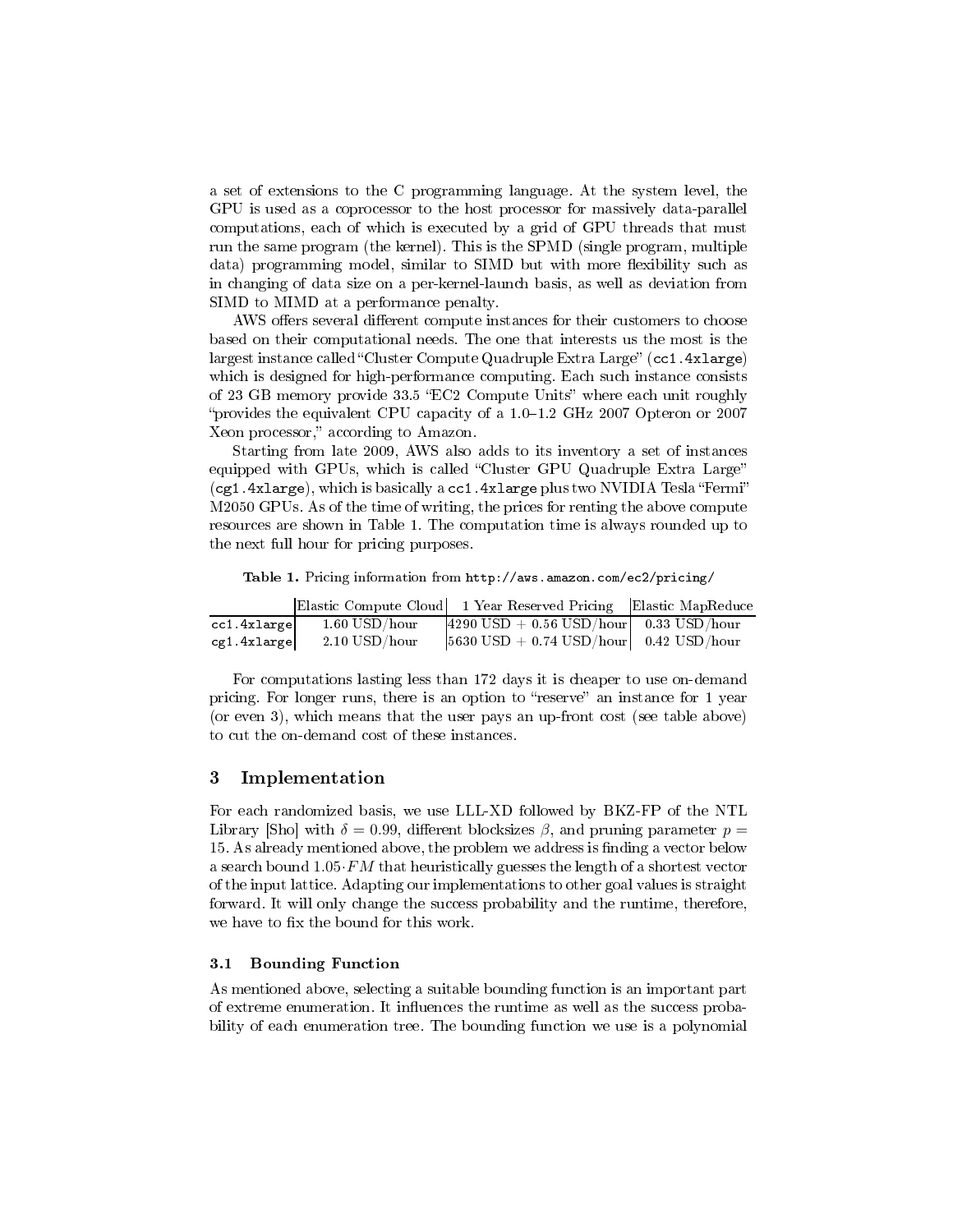$p(x)$  of degree eight that aims to fit the best bounding function of [GNR10] in dimension 110. We use

$$
p(x) = \sum_{i=0}^{8} v_i x^i
$$

where  $\mathbf{v} = (9.1 \cdot 10^{-4}, 4 \cdot 10^{-2}, -4 \cdot 10^{-3}, 2.3 \cdot 10^{-4}, -6.9 \cdot 10^{-6}, 1.21 \cdot 10^{-7}, -1.2 \cdot$  $10^{-9}, 6.2 \cdot 10^{-12}, -1.29 \cdot 10^{-14}$  to fit the 110-dimensional bounding function. For dimension *n* we use  $p(x \cdot 110/n)$ . Figure 1 shows our polynomial bounding function  $p(x)$ , scaled to dimension 90.



Fig. 1. Polynomial bounding function Fig. 2. Success probability of Extreme  $p(x)$ , scaled to lattice dimension 90. The Enum assuming a success probability dashed line shows a linear bounding func-  $p_{succ} = 10\%$  for one single tree. On avtion.

erage, we have to start 44 trees to finish with success probability  $> 99\%$ .

Using an MPI-implementation for CPU we gained a success probability of finding a vector below  $1.05 \cdot FM(\Lambda)$  of  $p_{succ} > 10\%$ . We use 10 lattice bases in each dimension and run BKZ and enumeration on up to 1000 randomized instances for each basis. We stop each lattice after 5 hours of computation, so that the total time is still manageable. In dimensions 96 we increase the maximum time from 5 to 20 hours. In total, we have up to 1000 trees in each dimension to compute the success probability of our bounding function. For a comparable bounding function, the authors of [GNR10] get a much smaller success probability. This is due to the fact that in our case we expect about  $1.05<sup>n</sup>$ many vectors below the larger search bound, whereas the analysis of Gama et al. assumes that only a single vector exists below their bound.

Figure 9 in Appendix A shows the expectation values of the success of BKZ and ENUM. More exactly, it shows the expectation value  $E(X)$  of  $P(X \leq t)$ , which gives a success probability of  $p = 1/E(X)$ . For higher dimensions  $m >$ 90 the success probability of BKZ tends to zero in every tested case.  $P(t)$  =  $1 - (1 - p_{succ})^t$  is the success probability to find a shortest vector below 1.05 ·  $FM(\Lambda)$  when starting t enumeration trees in parallel. Figure 2 shows the success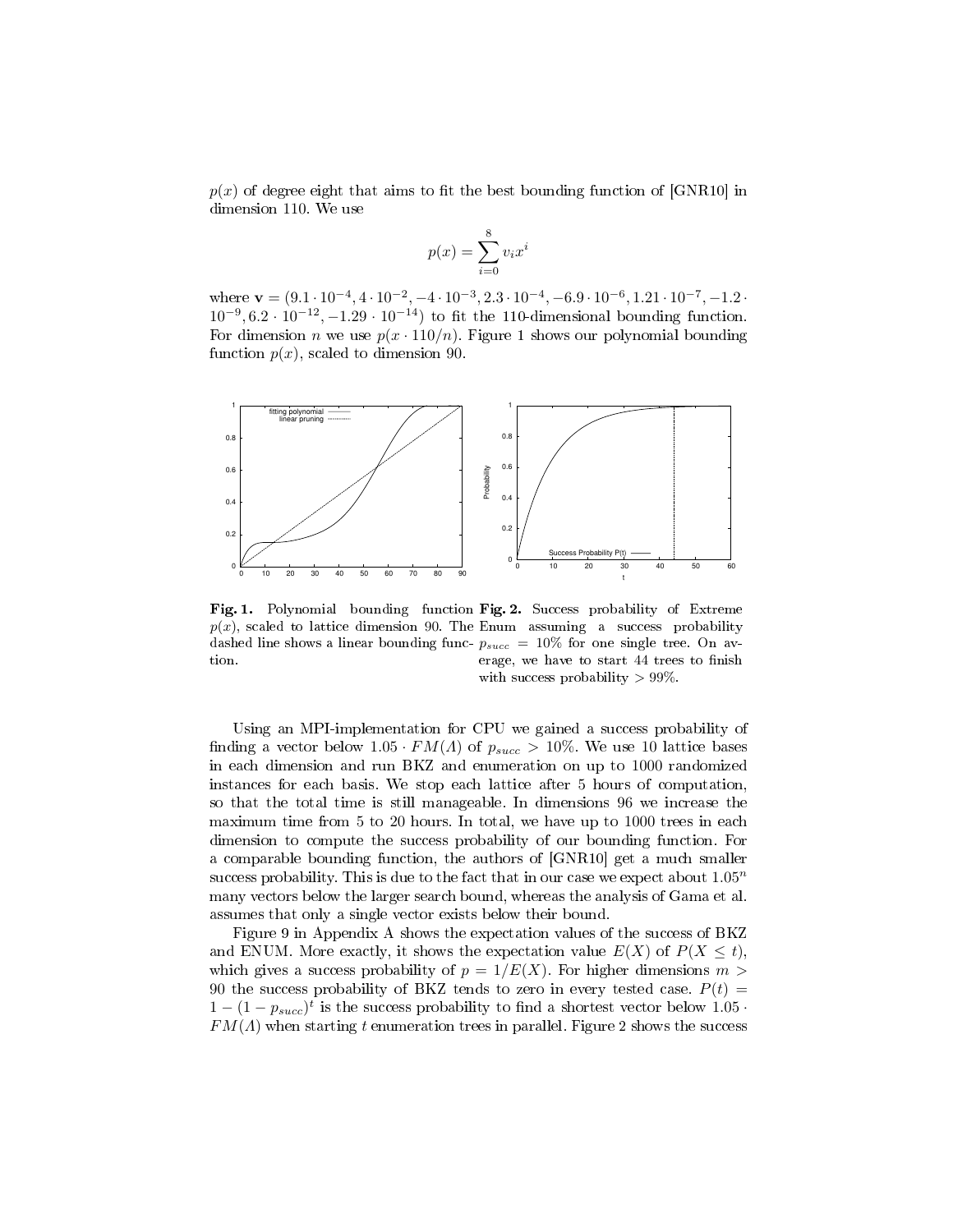probability P for  $p_{succ} = 10\%$ . This implies that on average we have to start 44 trees to find a vector below the given bound with probability  $P(t) > 99\%$  (and not  $1/p_{succ}$  many trees, as one could imagine).

#### 3.2 Parallelization of Extreme Pruning using GPU and Clouds

Our overall parallelization strategy follows the model shown in Figure 3. For success, it is sufficient if one randomized instance of ENUM finishes. The number of instances we start depends on the success probability of each instance, which itself is depending on the bounding function used. The high-level algorithm run by each multicore-Enum or GPU-Enum instance is illustrated in Figure 4.

For the calculation of the cost, it makes no difference if we use 8 cores for a multicore-tree or only one core. In practice, however, we can stop the whole computation if one of the trees has found a vector below the bound. Therefore, using multiple cores for enumeration may have some influence on the running time.



Fig. 3. The model of our parallel SVP solver. The basis B is randomized, and each instance is solved either on CPU or on GPU. In the end, the shortest of all found vectors is chosen as output. Since we use pruned enumeration, not all instances will find a vector below the given bound.

**GPU Implementation.** We used the implementation of  $[HSB<sup>+</sup>10]$  and included pruning according to [GNR10]. The GPU enumeration uses enumeration on top of the tree, which is performed on CPU, to collect a huge number of starting points, as shown in Figure 4. These starting points are vectors  $(x, \ldots, x, x_{n-\alpha+1}, \ldots, x_n)$ , where only the last  $\alpha$  coefficients are set. A starting point can be seen as the root of a subtree in the enumeration tree. All starting points are copied to the GPU and enumerated in parallel. Due to load balancing reasons, this approach is done iteratively, until no more start points exist on top of the tree (see [HSB<sup>+</sup>10] for more details).

Since the code of extreme pruning only changes a few lines compared to usual enumeration, including pruning to the GPU implementation is straight forward. The improvement mentioned in [GNR10] concerning storage of intermediate sums was in parts already contained in the [HSB<sup>+</sup>10] implementation, so only slight changes were integrated into the GPU ENUM.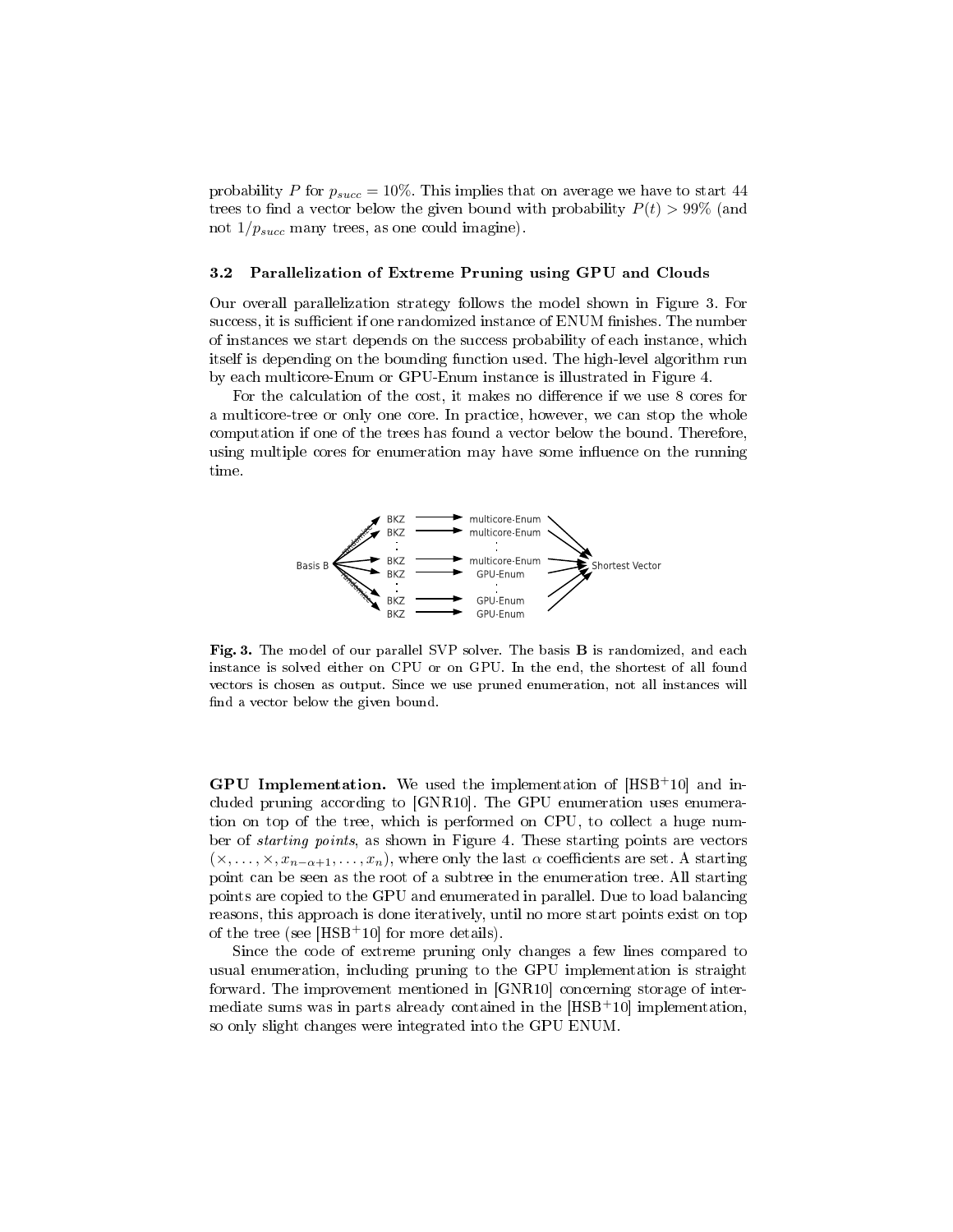

Fig. 4. Illustration of the parallel enumeration process. The top tree  $x_n, x_{n-1}, ..., x_{\alpha}$  is enumerated on a single core, and the lower trees  $x_{\alpha-1},...,x_2,x_1$  are explored in parallel on many mappers.

The GPU implementation allows the usage of different bounding functions, but for simplicity reasons we stick to the polynomial function specified above. Our implementation is available online<sup>3</sup> .

MapReduce Implementation. Our MapReduce implementation is also based on  $[{\rm HSB^+10}]$ . The overall search process is illustrated in Figure 5. Specifically, we divide the search tree to top and lower trees. A top tree, which consists of levels  $x_n$  through  $x_\alpha$ , is enumerated by a single thread in a DFS fashion, outputting all possible starting points  $(x_{\alpha},...,x_{n})$  to a WorkList. When a mapper receives a starting point  $(x_{\alpha},...,x_{n})$  from the WorkList, it first populates the unspecified coordinates  $x_1, \ldots, x_{\alpha-1}$  and obtains the full starting point

$$
(x_1 = \lceil -\sum_{k=2}^n \mu_{k,1}, x_k \rceil, \ldots, x_{\alpha-1} = \lceil -\sum_{k=\alpha}^n \mu_{k,\alpha-1}, x_k \rceil, x_\alpha, \ldots, x_n).
$$

It then starts enumerating the lower tree from level 1 through  $\alpha - 1$ .

Because we scan the coefficients in a zigzag path, the lengths of the starting points usually show an increasing trend from the first to the last starting point. This can result uneven work distribution among the mappers. Therefore, we subdivide and randomly shuffle the WorkList so that each mapper gets many random starting points and hence have roughly equal amount of work among themselves. The effect is evident from the fact that the load-balancing factor, i.e., average running time divided by that of the slowest mapper, increases from 24% to 90%.

 $^3$  http://homes.esat.kuleuven.be/~jhermans/gpuenum/index.html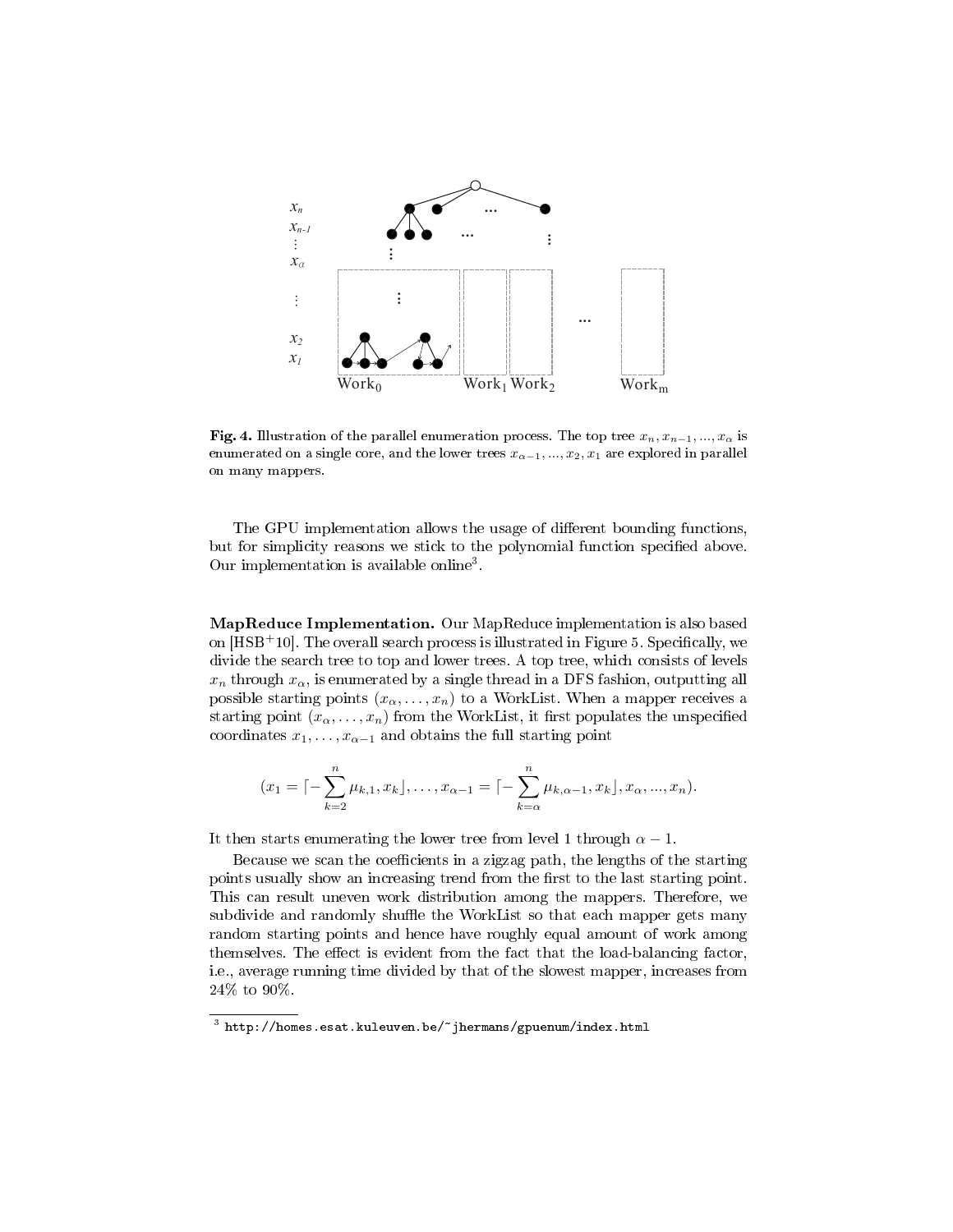

Fig. 5. Illustration of our MapReduce implementation of the enumeration algorithm.

### 4 Experimental Results

In this section, we present the experimental results for our algorithmic improvements and parallel implementations on GPU and with MapReduce.

### 4.1 GPU Implementation

The GPU enumeration using extreme pruning solved the 114-dimensional SVPchallenge in about 40 hours using one single workstation with eight NVIDIA GeForce GTX 480 cards in parallel. Each GTX 480 has one GPU with 480 cores running at 1.4 GHz. The performance decreases from 200 Msteps/s to  $\approx$  100 Msteps/s using polynomial bounding function compared with an instance without pruning. With linear pruning, the decrease is less noticeable, but still apparent. This decrease is caused by the fact that subtrees are much thinner when pruning the tree. The number of starting points per second increases a lot, which coincides with the fact that subtrees, even though their dimension is much bigger now, are processed faster than without pruning.

We use 10 different lattices of the SVP challenge in each dimension  $80-104$ on the workstation equipped with eight GTX 480 cards to generate the timings of Figures 6 and 7.

Workload Distribution between BKZ and ENUM. We note that in general, if we spend more time in BKZ to produce a better basis, we would have a higher probability of finding a short vector in the subsequent ENUM phase. A natural question is, what is the optimal breakdown of workload between BKZ and ENUM? We conjecture that the distribution should be roughly equal, as is supported by empirical evidence that we obtained from our experiments (cf. Figure 8). In our experiments, BKZ 40 performs the best in 104-dimensional instances, whereas in Figure 8, it has a ratio that is the closest to 0.5. Similar trends can be observed for dimensions  $86-97$ , for which the best BKZ block size is 30.

We use the data shown in Figure 8 to assess which of the curves from Figure 7 is the fastest one, and we use the extrapolation of this curve gained from data in dimension 80–104. This results in the cost function shown in Conjecture 1.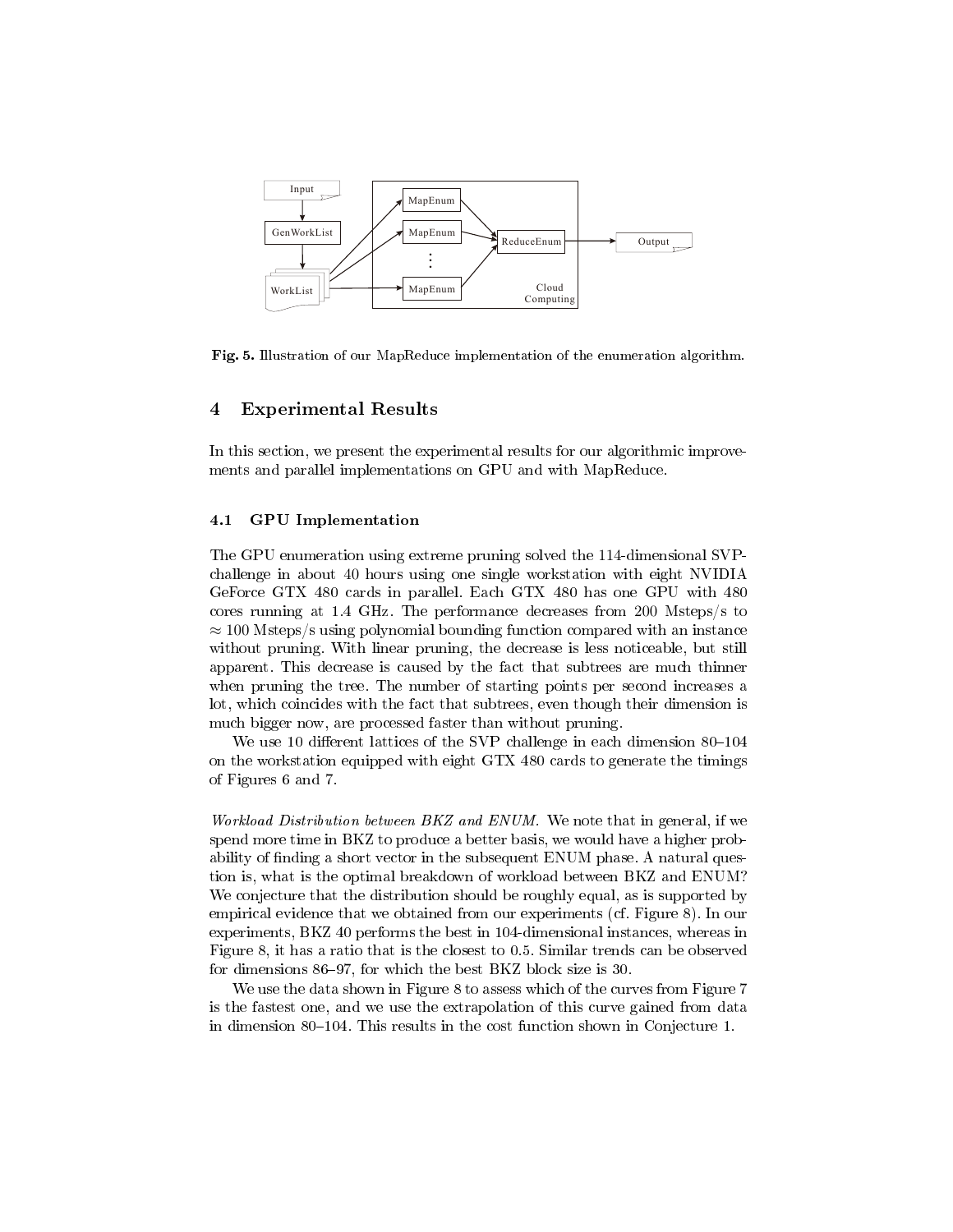

instances from dimension 80 to 104.

Fig. 6. Total running time for solving SVP Fig. 7. Running time for one round of pruned ENUM, including fitting curves  $t_{30}(n)$  to  $t_{55}(n)$ .

Conjecture 1 (GPU timing function) Running BKZ and our implementation of pruned enumeration once on an NVIDIA GTX-480 GPU takes time

$$
time_{GPU}(n) = \begin{cases} t_{30}(n) = 2^{0.0138n^2 - 2.2n + 93.2} & \text{for } n \le 97\\ t_{35}(n) = 2^{0.0064n^2 - 0.92n + 38.4} & \text{for } 98 \le n \le 104\\ t_{45}(n) = 2^{0.001n^2 + 0.034n - 2.8} & \text{for } 105 \le n \le 111\\ t_{55}(n) = 2^{0.00059n^2 + 0.11n - 5.8} & \text{for } 112 \le n \end{cases} \text{ sec.}
$$

A more theoretic way to extrapolate the runtime would be to compute BKZ reduced bases, note the slope of the orthogonalized basis vectors, and use the runtime function of [GNR10] to compute the runtime. This approach ignores the runtime of BKZ (which is up to 50%) of the total runtime and relies on the Gaussian heuristic, while we are interested in practical runtime.

From the regression results shown in Figures 6 and 7, we can see that the run times for BKZ and ENUM are indeed polynomial and super-exponential,



Fig. 8. Ratio of BKZ runtime to total runtime for a single enumeration tree.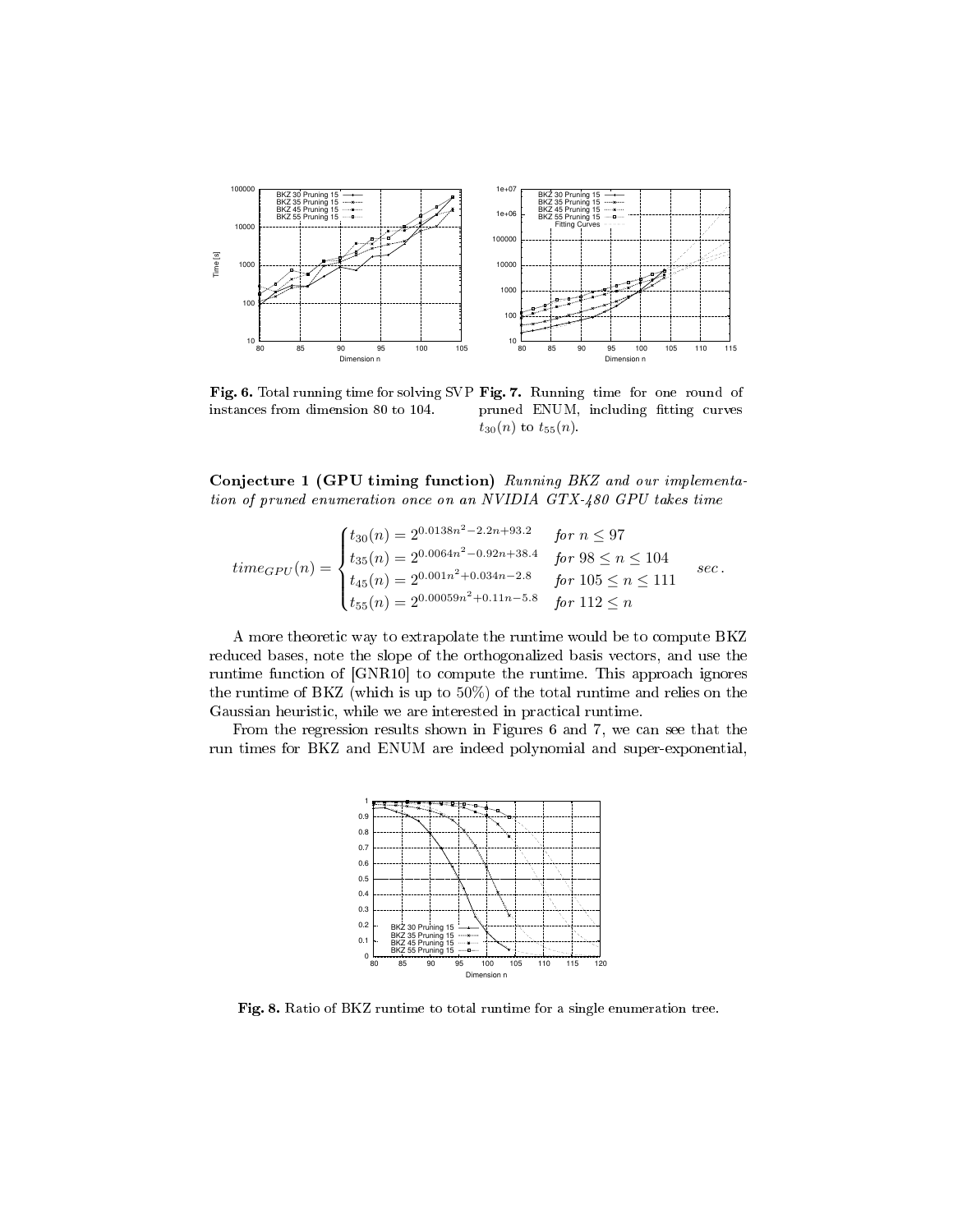respectively. However, we notice that a larger BKZ block size does have a positive effect on the per-round running time of subsequent ENUM.

One difference is that Amazon uses M2050 GPU, not  $GTX480$  (like in our experiments). The M2050 has better double precision performance. Since many operations in enumeration are performed using double precision operations, we expected a huge speed-up for enumeration. However, tests on M2050 GPUs did not show large speed-ups. One possible explanation is as follows. On the GPU, many additional operations have to be performed in integer-precision in order to split the work and reach a good load balancing. Therefore, double-precision operations are less than a fourth of the total number of operations, which makes the speed-ups on M2050 GPUs minor.

#### 4.2 MapReduce Implementation

Our MapReduce implementation is compiled by g++ version 4.4.4 x86\_64 with the options -O9 -ffast-math -funroll-loops -ftree-vectorize. Using the MapReduce implementation, we are able to solve the 112-dimensional SVPchallenge in a few days. More exactly, we were using 10 nodes, 84 physical cores (totaling 140 virtual cores as some of the cores are hyperthreaded), which gives a total number of 334 GHz.

We note that the bounding function used in this computation is different from the polynomial bounding function described earlier. We were lucky in that only after 101 hours, or  $1/9$  of the estimated time, a shorter vector was found. We also noticed that the runtime scales linearly with the number of CPU cores used in total, meaning if we increase the number of CPU cores by a factor of 10, the runtime will decrease by factor 10.

Overall, from the test data of solving SVPs at dimension 100, 102, and 104 using the same set of seeds, we found that a GTX480 is roughly two to three times faster than a four-core, 2.4 GHz Intel Core i7 processor for running our SVP solvers. We conjecture that the running time for our MapReduce implementation is also similar to that of our GPU implementation, as shown in Conjecture 1.

### 4.3 Final Pricing

We use Conjecture 1 to derive the final cost function for solving SVP challenges in higher dimensions  $n \geq 112$ . Recall that Amazon instances have to be paid for complete hours, therefore we round the runtime in hours to the next highest integer value. Using 44 enumeration trees leads to a success probability of at least 99%.

Conjecture 2 (Final Pricing) Solving an SVP challenge with our implementation in dimension  $n \geq 112$  with a success probability of  $\geq 99\%$  on Amazon EC2 (using on demand pricing) costs

$$
cost_{GPU}(n) = [time_{GPU}(n)/3600] \cdot 44 \cdot 2.52 \text{ USD}.
$$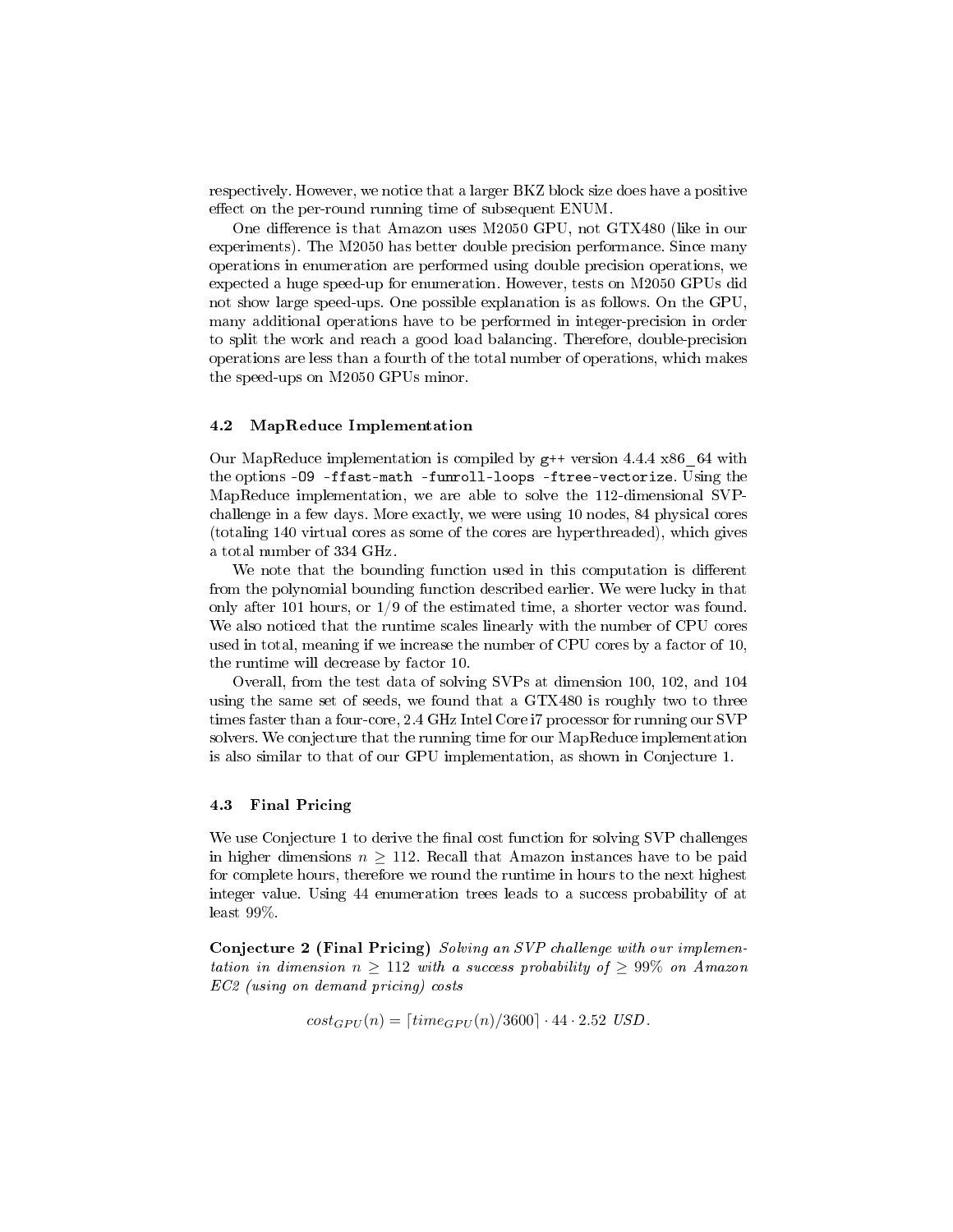Following Conjecture 2 solving the 120-dimensional instance of the challenge costs 1, 885 USD, which is a bit less than the amount we paid for practically solving it (due to conservative reservation of compute resources on EC2). We actually fired up 50 cg1.4xlarge instances for a total of 946 instance-hours, and incurred a bill of 2, 300 USD. For instance, solving the 140-dimensional challenge would cost roughly 72, 405 USD.

# 5 Concluding Remarks and Further Work

Cryptographic Key Sizes. The ability of solving SVP does not directly affect cryptographic schemes based on lattice problems. The hardness of lattice-based signature schemes is mostly based on the SIS problem, whereas the hardness of encryption schemes is mostly based on the LWE problem. Both the SIS and the LWE problem can be proven to be as hard as the SVP in lattices of a smaller dimension (so-called *worst-case to average-case reduction*). That means that a successful attacker of a cryptographic system is able to solve SVP in all lattices of a smaller dimension. This implies that our cost estimates for SVP can be used to assess the hardness of the basic problem of cryptosystems only.

Real attacks on cryptosystems mostly apply approximation algorithms, like BKZ. Since enumeration can be used as a subroutine there, speeding up enumeration also affects direct attacks on lattice based cryptosystems.

Further Work. For GPUs the need of finding new bounding functions seems apparent. Since trees are very thin when our polynomial bounding is applied the performance of the GPU decreases. Finding a new bounding function that allows for the same success probability but guarantees better performance will show the strength of the GPU even more. Besides that, it is an open problem which bounding function gives the best performance in practice, be it on CPU or GPU.

Acknowledgements Schneider is supported by project BU 630/23-1 of the German Research Foundation (DFG). Dagdelen was supported by CASED (www. cased.de). Cheng, Kuo and Yang are supported by National Science Council, National Taiwan University and Intel Corporation under Grants NSC99-2911- I-002-201, 99R70600, and 10R70500, and Yang also by Academia Sinica Career Award. We thank Paul Baecher and Pierre-Louis Cayrel for their comments on an earlier version of this paper, Phong Nguyen and Oded Regev for their hints regarding the success probability of the bounding function, Pierre-Alain Fouque for his advice, and the anonymous reviewers for their helpful comments.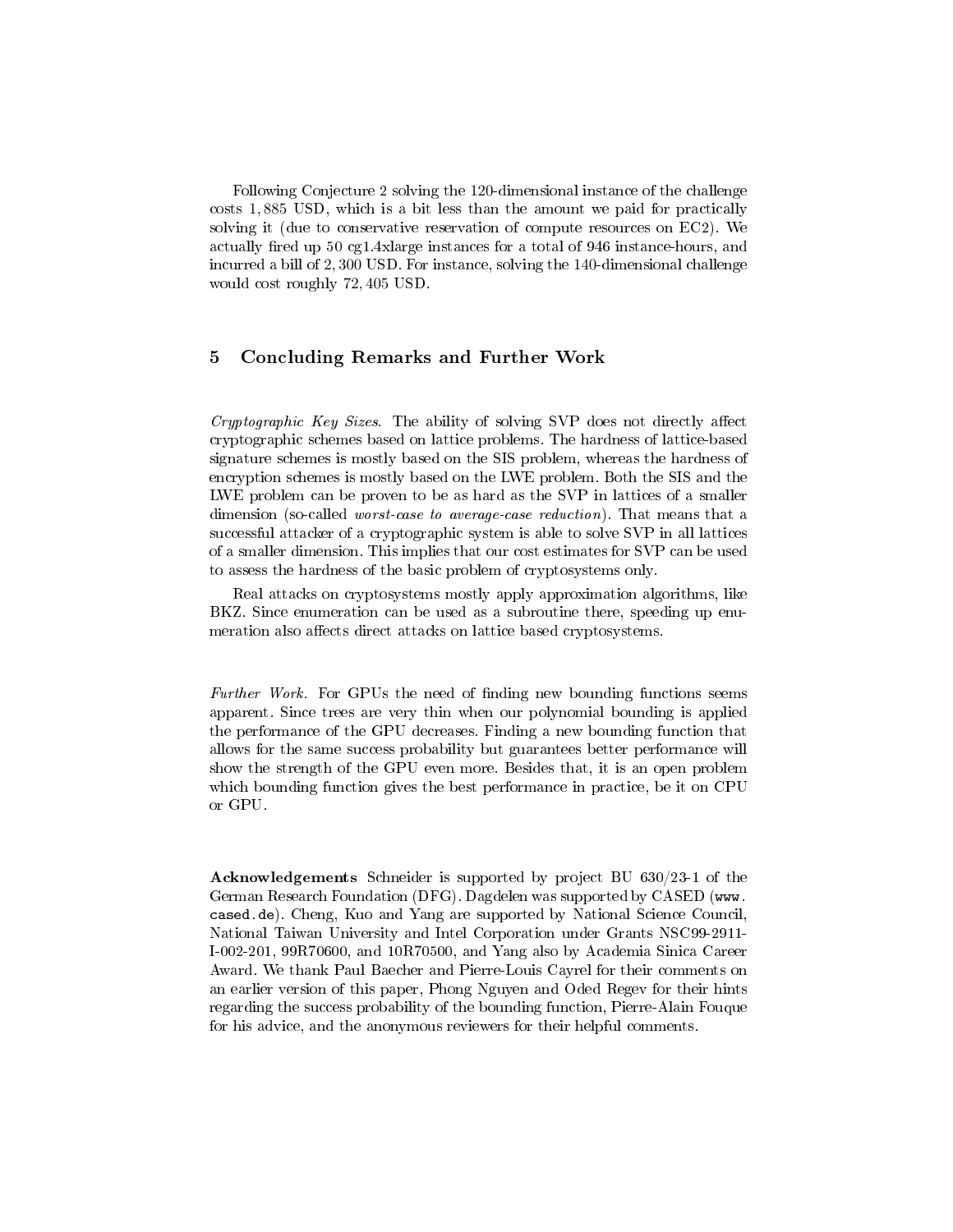## References

- [AKS01] Miklos Ajtai, Ravi Kumar, and D. Sivakumar. A sieve algorithm for the shortest lattice vector problem. In  $STOC$  2001, pages 601-610. ACM, 2001.
- [DG04] Jeffrey Dean and Sanjay Ghemawat. MapReduce: Simplified data processing on large clusters. In OSDI'04: Sixth Symposium on Operating System Design and Implementation, San Francisco, CA, USA, December 2004.
- [DHPS10] Jérémie Detrey, Guillaume Hanrot, Xavier Pujol, and Damien Stehlé. Accelerating lattice reduction with FPGAs. In LATINCRYPT, volume 6212 of  $LNCS$ , pages 124-143. Springer, 2010.
- [DS10] Özgür Dagdelen and Michael Schneider. Parallel enumeration of shortest lattice vectors. In Euro-Par 2010, volume 6272 of LNCS, pages  $211-222$ . Springer, 2010.
- [FP83] U. Fincke and Michael Pohst. A procedure for determining algebraic integers of given norm. In European Computer Algebra Conference, volume 162 of LNCS, pages 194-202. Springer, 1983.
- [GM03] Daniel Goldstein and Andrew Mayer. On the equidistribution of Hecke points. Forum Mathematicum 2003, 15:2, pages 165-189, 2003.
- [GN08] Nicolas Gama and Phong Q. Nguyen. Predicting lattice reduction. In EU- $ROCRYPT 2008$ , volume 4965 of *LNCS*, pages 31-51. Springer, 2008.
- [GNR10] Nicolas Gama, Phong Q. Nguyen, and Oded Regev. Lattice enumeration using extreme pruning. In EUROCRYPT 2010, volume 6110 of LNCS, pages 257278. Springer, 2010.
- [GS10] Nicolas Gama and Michael Schneider. SVP Challenge, 2010. available at http://www.latticechallenge.org/svp-challenge.
- [HSB<sup>+</sup>10] Jens Hermans, Michael Schneider, Johannes Buchmann, Frederik Vercauteren, and Bart Preneel. Parallel shortest lattice vector enumeration on graphics cards. In AFRICACRYPT 2010, volume 6055 of LNCS, pages 5268. Springer, 2010.
- [Kan83] Ravi Kannan. Improved algorithms for integer programming and related lattice problems. In *STOC 1983*, pages 193-206. ACM, 1983.
- [KH10] David B. Kirk and Wen-mei Hwu. Programming Massively Parallel Processors: A Hands-on Approach. Morgan Kaufmann, 1 edition, February 2010.
- [KLPS11] T. Kleinjung, A.K. Lenstra, D. Page, and N.P. Smart. Using the cloud to determine key strengths. Cryptology ePrint Archive, Report 2011/254, 2011. http://eprint.iacr.org/.
- [Len05] Arjen Lenstra. Key lengths. In Hossein Bidgoli, editor, Handbook of Information Security. Wiley, December 2005.
- [LLL82] Arjen Lenstra, Hendrik Lenstra, and László Lovász. Factoring polynomials with rational coefficients. *Mathematische Annalen*,  $4:515-534$ , 1982.
- [MV10a] Daniele Micciancio and Panagiotis Voulgaris. A deterministic single exponential time algorithm for most lattice problems based on voronoi cell computations. In  $STOC$ , pages 351-358. ACM, 2010.
- [MV10b] Daniele Micciancio and Panagiotis Voulgaris. Faster exponential time algorithms for the shortest vector problem. In  $SODA 2010$ , pages 1468-1480. ACM/SIAM, 2010.
- [NV08] Phong Q. Nguyen and Thomas Vidick. Sieve algorithms for the shortest vector problem are practical. J. of Mathematical Cryptology, 2(2), 2008.
- [PS08] Xavier Pujol and Damien Stehlé. Rigorous and efficient short lattice vectors enumeration. In  $ASIACRYPT$  2008, volume 5350 of LNCS, pages 390-405. Springer, 2008.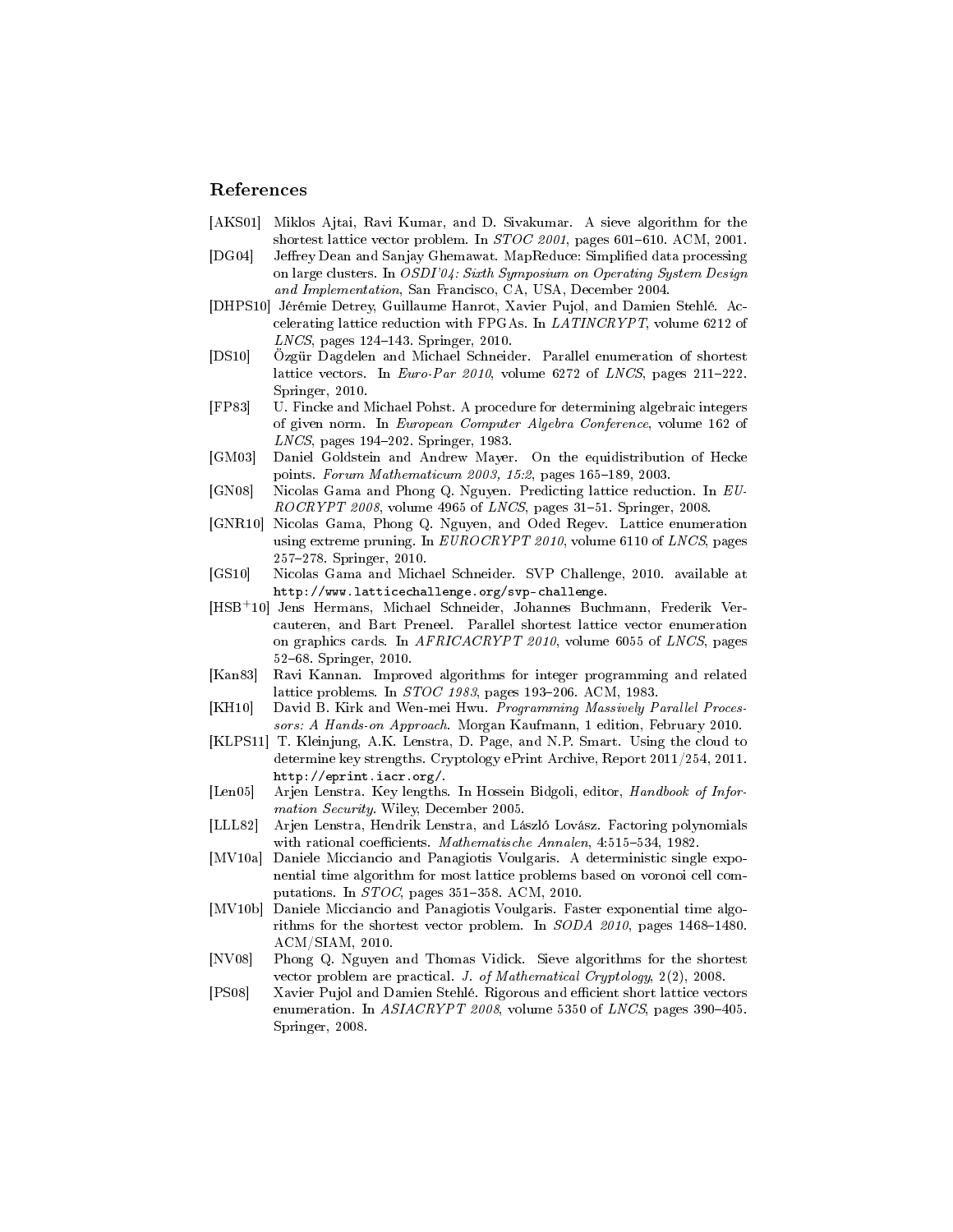- [SE94] Claus-Peter Schnorr and M. Euchner. Lattice basis reduction: Improved practical algorithms and solving subset sum problems. Mathematical Pro $gramming, 66:181-199, 1994.$
- [SH95] Claus-Peter Schnorr and Horst Helmut Hörner. Attacking the chor-rivest cryptosystem by improved lattice reduction. In EUROCRYPT 1995, volume 921 of  $LNCS$ , pages 1-12. Springer, 1995.
- [Sho] Victor Shoup. Number theory library (NTL) for C++, version 5.5.2. http: //www.shoup.net/ntl/.

# A Success Probability Using  $p(x)$

We ran experiments using the SVP challenge lattices, in order to assess the practical success probability (the probability of a single ENUM run to find a short vector) of extreme pruning using the polynomial bounding function  $p(x)$ . Using a multicore CPU implementation we started extreme pruning on up to 10, 000 lattices in each dimension (we stopped each experiment after 20 hours of computation). Figure 9 shows the average success rate of BKZ (with pruning parameter 15) and ENUM in dimensions 80 to 96 for different BKZ blocksizes. The values shown are the number of successfully reduced lattices divided by the number of started lattices in each dimension.

With BKZ blocksize 20, the pre-reduction was not strong enough, so neither BKZ nor ENUM could find a vector below the search bound in dimensions  $> 96$ within 20 hours. In dimension 100, the number of finished enumeration trees was already too small to derive a meaningful success rate.

The success rate of BKZ vanishes in higher dimensions. For each BKZ blocksize, the success rate of ENUM stabilizes at a value  $>10\%$ . Since the success rate is higher than this value in almost every case, we assume a value of  $p_{succ} = 10\%$ for our polynomial bounding function  $p(x)$ .